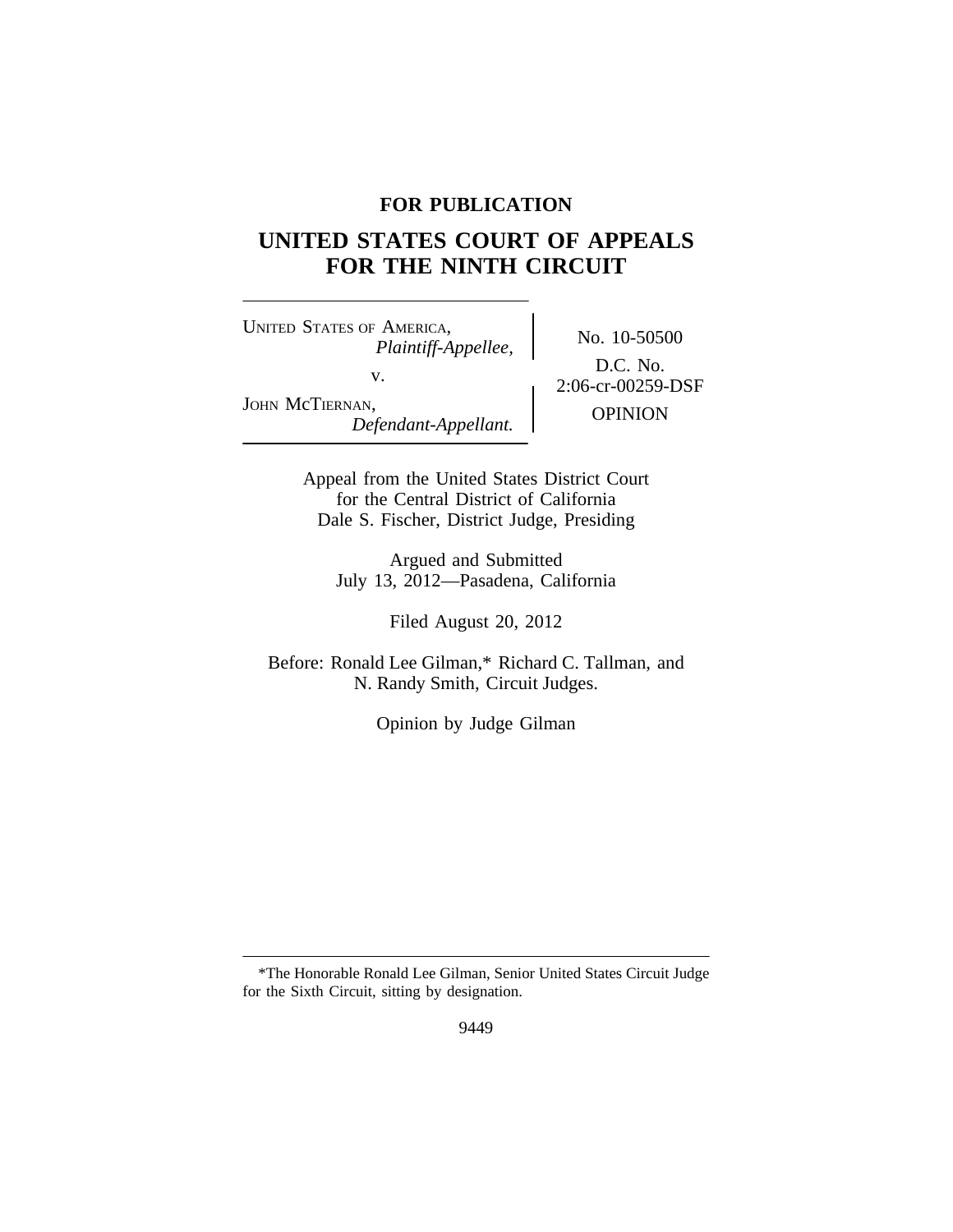## **COUNSEL**

Charles M. Sevilla (argued), Law Office of Charles Sevilla, San Diego, California; S. Todd Neal, Procopio, Cory, Hargreaves & Savitch, LLP, San Diego, California, for the defendant-appellant.

Jean-Claude André, Assistant U.S. Attorney, Los Angeles, California, for the plaintiff-appellee.

#### **OPINION**

GILMAN, Circuit Judge:

John McTiernan, a famous Hollywood movie director, hired former private investigator Anthony Pellicano in 2000 to illegally wiretap the telephone conversations of two individuals. Six years later, when the Federal Bureau of Investigation (FBI) questioned McTiernan about Pellicano's activities, McTiernan claimed that he knew nothing about any wiretapping. But the FBI had obtained a digital recording (the Recording) that Pellicano had made—unbeknownst to McTiernan—of a telephone conversation in which the two men discussed an illegal wiretap. Caught red-handed, McTier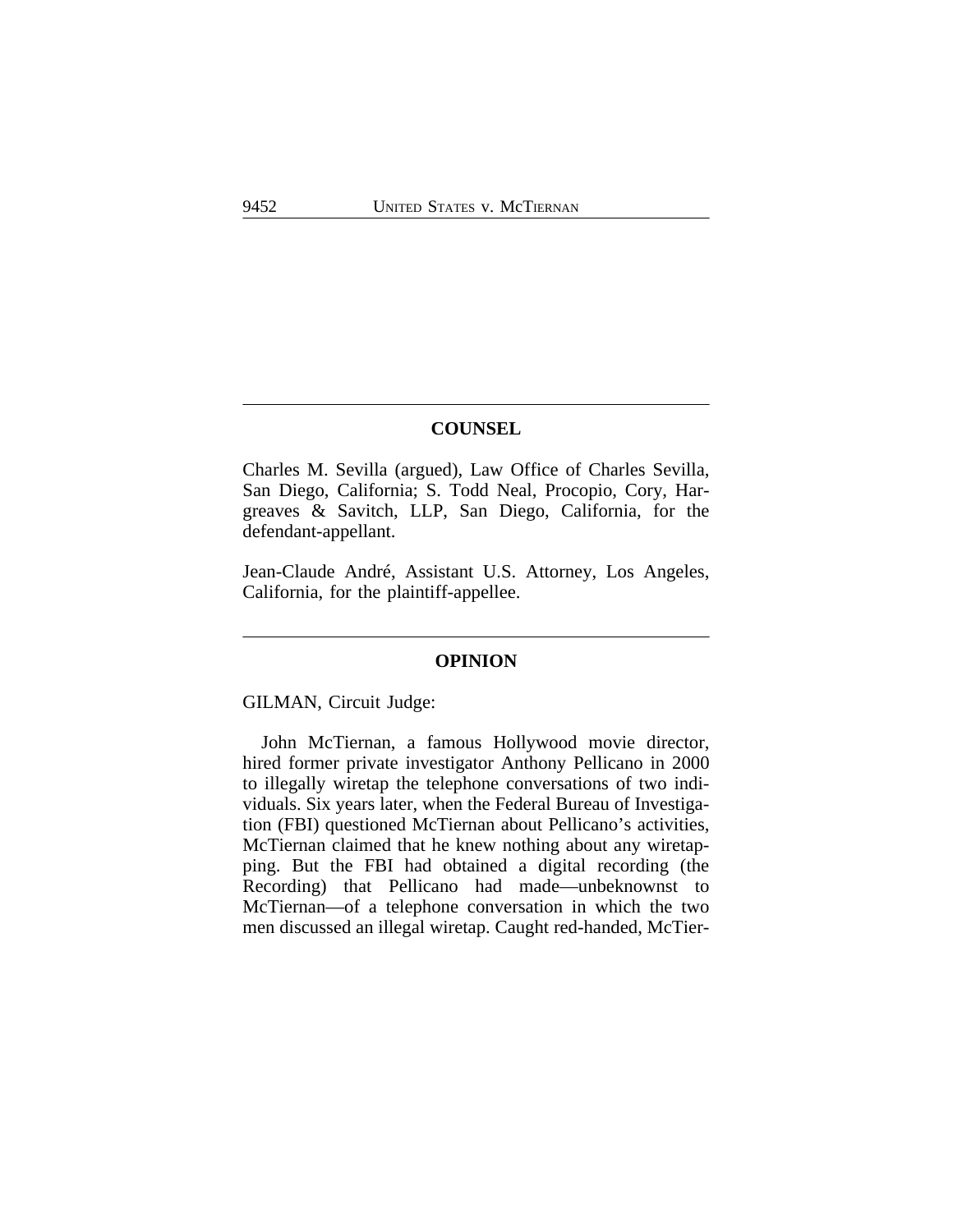nan pleaded guilty to one count of making a material false statement to the FBI.

Shortly thereafter, McTiernan engaged new counsel who convinced him to seek the withdrawal of his guilty plea, which the district court eventually allowed. McTiernan was indicted again, this time on *two* counts of making a material false statement to the FBI and on one count of making a false statement to the district court during his guilty-plea hearing. His motions to suppress the Recording and to recuse United States District Judge Dale S. Fischer were denied. McTiernan then conditionally pleaded guilty to all three counts, reserving his right to appeal the district court's adverse rulings. He was sentenced to 12 months' imprisonment and ordered to pay a \$100,000 fine. For the reasons set forth below, we **AFFIRM** the judgment of the district court.

#### **I. BACKGROUND**

This case returns to us for a second time. In the first decision, the undisputed facts were summarized as follows:

On February 13, 2006, McTiernan was interviewed by telephone by Special Agent Stanley Ornellas of the Federal Bureau of Investigation ("FBI") in connection with an investigation into former private investigator Anthony Pellicano's use of illegal wiretapping. Ornellas asked whether McTiernan had knowledge of Pellicano's wiretapping activities and [whether he] had previously discussed wiretapping with Pellicano. In response, McTiernan stated that he had never discussed wiretapping with Pellicano, that Pellicano had never mentioned his ability to wiretap telephone calls, and that he had used Pellicano's services only once, in connection with his divorce.

The responses made to Special Agent Ornellas' inquiries were false. McTiernan later admitted that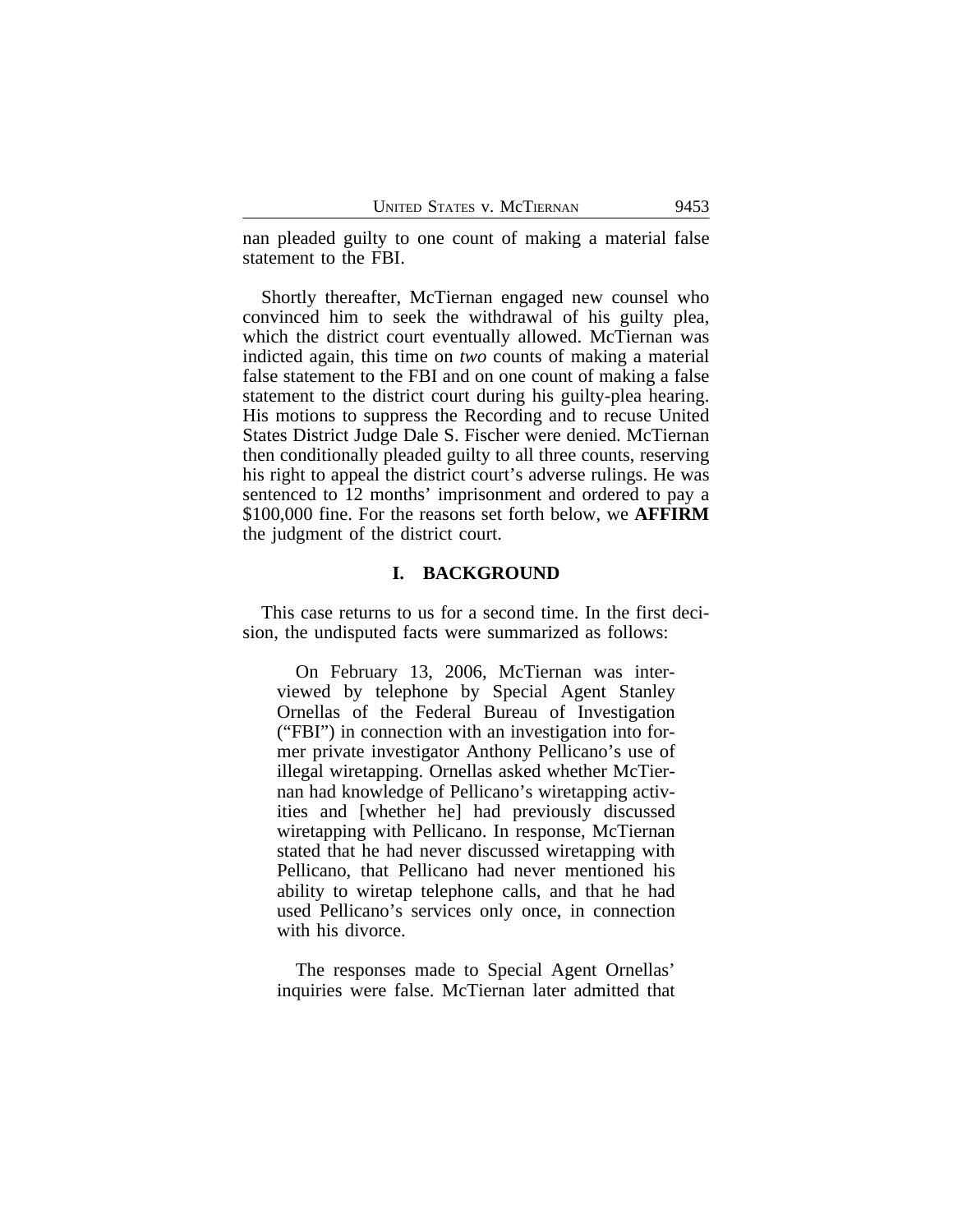he had hired Pellicano in or around August 2000 and paid him at least \$50,000 to conduct an illegal wiretap of two individuals, one of whom was Charles Roven, the producer of a movie that McTiernan was then directing. Pellicano installed the wiretaps, listened to the subjects' business and personal telephone calls, and reported their contents to McTiernan.

Several weeks after Ornellas interviewed McTiernan, the government contacted McTiernan and suggested that he retain . . . an attorney. On March 4, 2006, McTiernan retained the services of John Carlton, Esq. On March 16, 2006, McTiernan met with Carlton and the government regarding McTiernan's statements to Special Agent Ornellas. At that meeting, the government revealed its evidence of discussions between McTiernan and Pellicano regarding the wiretapping. The evidence included a digital recording that Pellicano had made of a telephone conversation between himself and McTiernan (the "Recording"). The Recording, which was made on August 17, 2000, was recovered by the FBI from Pellicano's computer pursuant to a search warrant in the related investigation and prosecution of Pellicano, who was charged with over one-hundred Racketeer Influenced and Corrupt Organizations (RICO) Act violations, bribery of police officers, and wiretapping. In the Recording, Pellicano informed McTiernan, who at that time was directing a movie in Canada, that he had intercepted "tons of stuff" and that he could not "even listen to all of them." McTiernan instructed Pellicano to focus on instances where the producer was "saying one thing to the studio and saying something else to others," and said that catching the producer "bad mouthing" the "studio guys" would "really be useful."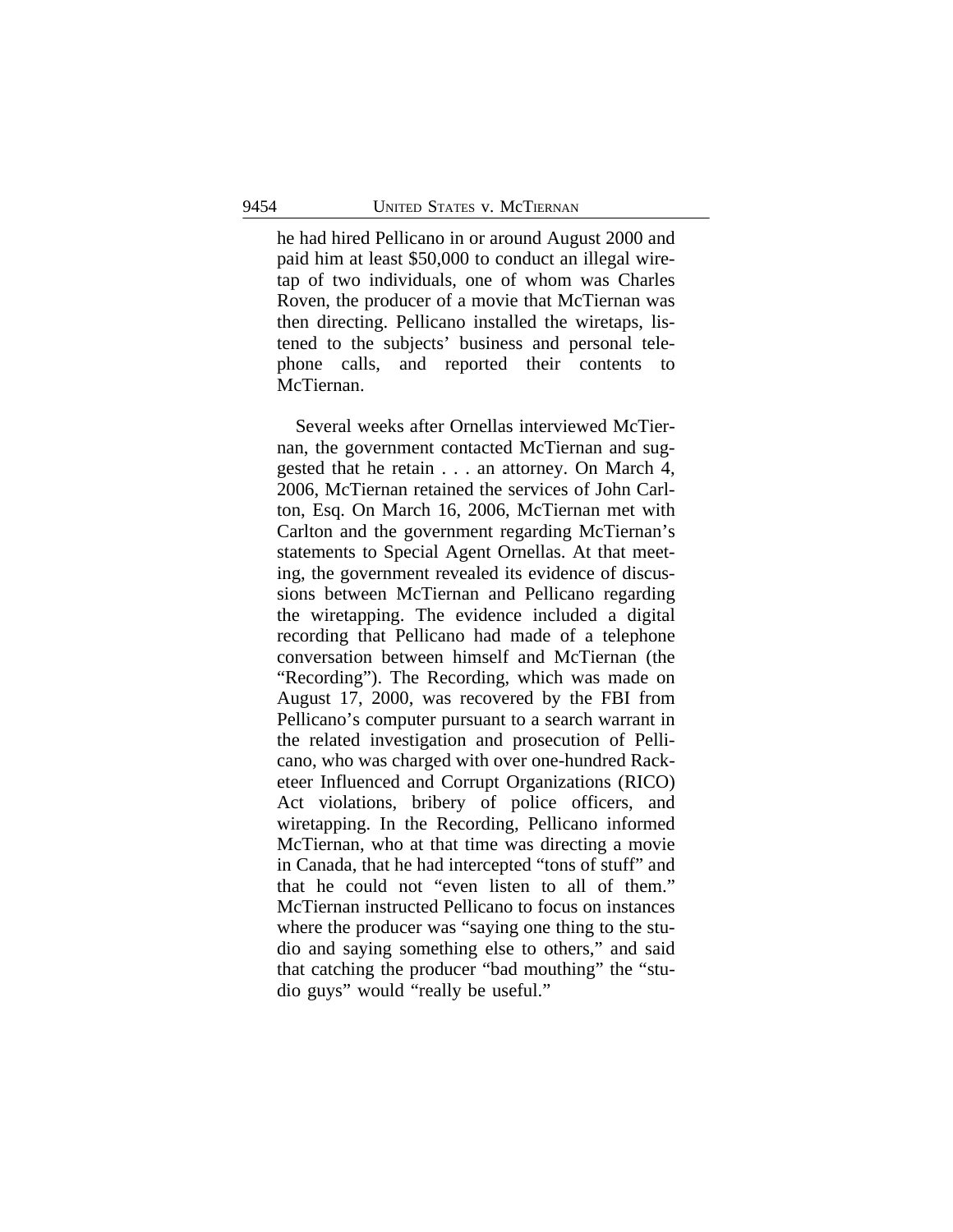On March 24, 2006, McTiernan entered into a written plea and cooperation agreement with the government, in which he agreed to plead guilty to a forthcoming information charging him with making a false statement [to an FBI agent] in violation of 18 U.S.C.  $\S$  1001(a)(2). . . .

. . . .

On April 17, 2006, . . . . the district court conducted McTiernan's Rule 11 [of the Federal Rules of Criminal Procedure plea] hearing. . . .

The court [ ] questioned McTiernan about his attorney's representation and read aloud the stipulated factual basis from McTiernan's plea agreement. McTiernan confirmed that he and his attorney had discussed his case candidly and that his attorney had considered and advised McTiernan as to the existence of any possible defenses. McTiernan also confirmed that he understood the consequences of his plea and that he was competent to make the plea. He then allocated [sic] to the facts, admitting that he knowingly made false statements to the FBI agent.

## *United States v. McTiernan*, 546 F.3d 1160, 1163-64 (9th Cir. 2008).

The district court also asked McTiernan whether Carlton, his attorney, had advised him on how he should answer any of the court's questions during the plea hearing. McTiernan told the court: "No, he did not, ma'am." Satisfied with McTiernan's answers during the plea hearing, the court accepted his guilty plea.

Two months later, and "eleven days before McTiernan was scheduled to be sentenced, S. Todd Neal, Esq. [ ], advised the government that he would be substituted for Carlton as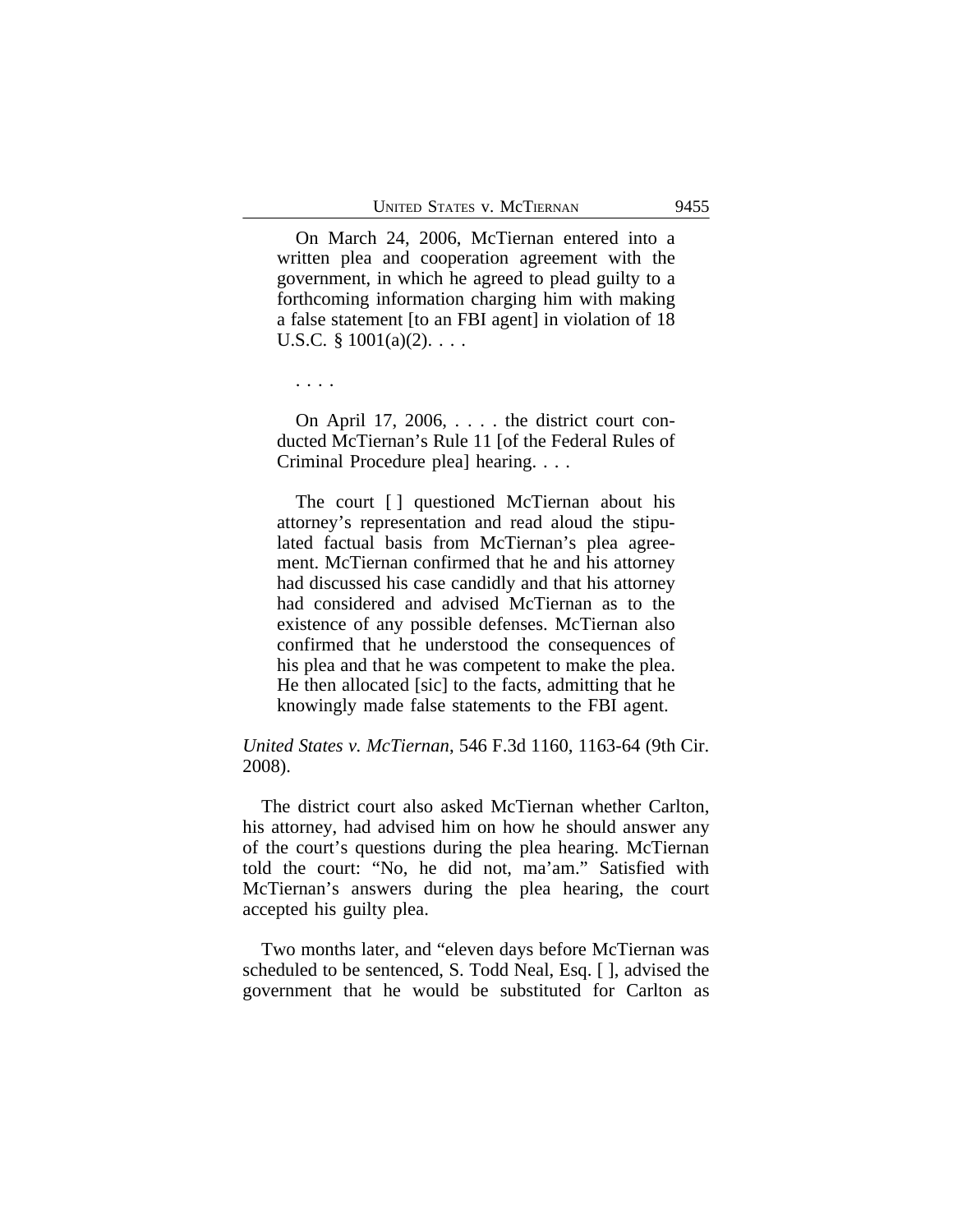McTiernan's new counsel." *Id.* at 1164. McTiernan's sentencing was continued so that Neal could properly prepare for the hearing. Two months later, McTiernan filed a motion to withdraw his guilty plea, indicating that he would seek to suppress the Recording if given the opportunity. As detailed by this court's decision on his previous appeal,

McTiernan claimed that he was entitled to withdraw his plea because his former counsel had provided ineffective assistance. Specifically, McTiernan claimed that his former counsel (1) failed to obtain any discovery materials from the government prior to the time McTiernan entered his pre-indictment plea; and (2) failed to advise him that he could have sought to suppress the Recording on the ground that the Recording was made by Pellicano without McTiernan's knowledge and consent and for an allegedly "criminal or tortious purpose," in violation of Title III and 18 U.S.C. § 2515. . . .

On September 24, 2007, the district court held a hearing on McTiernan's motion to withdraw his guilty plea. The court denied the motion, immediately proceeded to sentencing, and sentenced McTiernan to a term of imprisonment of four months, to be followed by a two-year period of supervised release. The district court further ordered that McTiernan pay a \$100,000 fine and a \$100 special assessment.

## *Id.* at 1165.

McTiernan appealed, claiming that he should have been allowed to withdraw his guilty plea because his attorney at the time of his plea never informed him of the potential basis to suppress the Recording, the key evidence against him. *Id.* at 1167. This court determined that the district court had erred by not holding an evidentiary hearing to determine if McTier-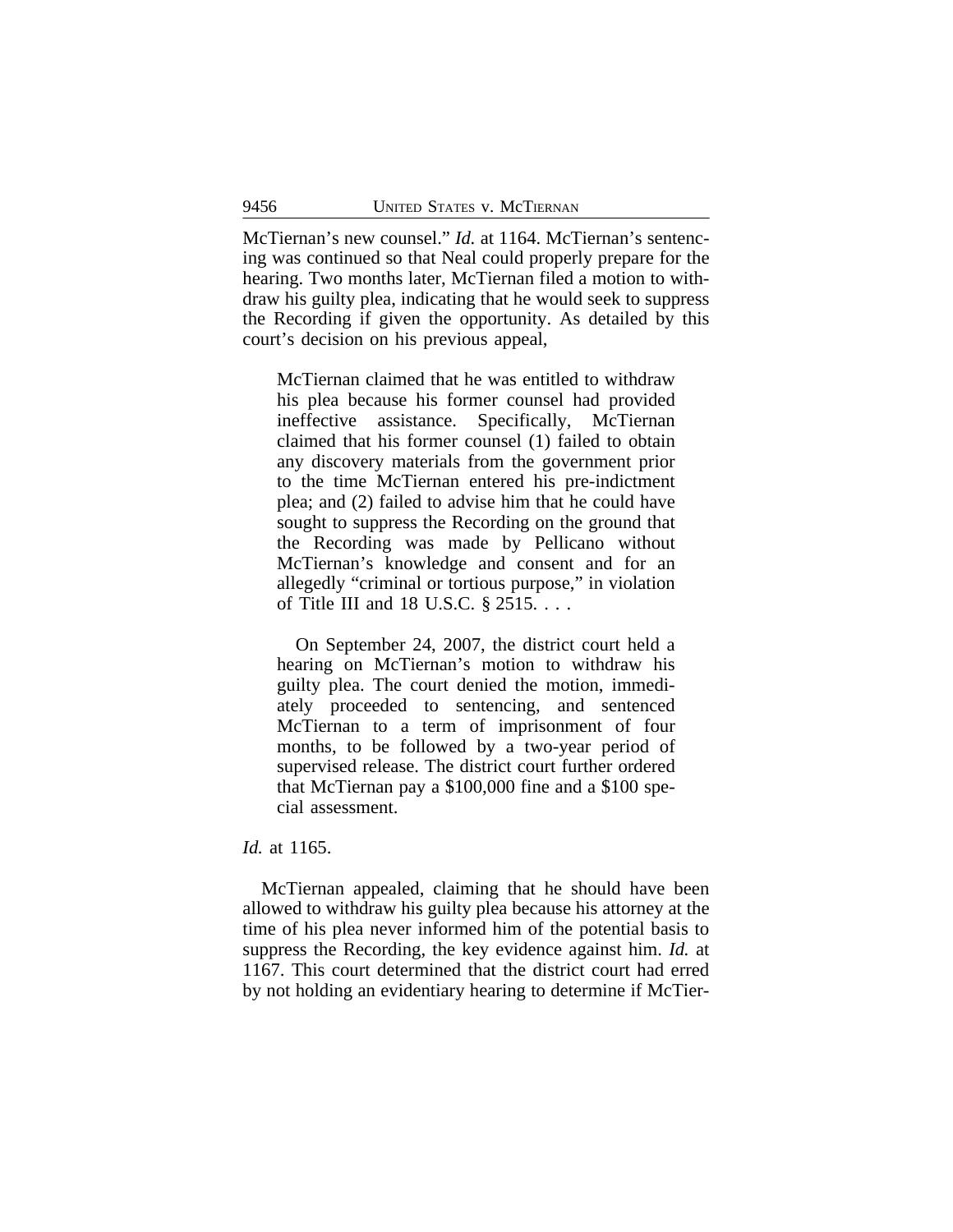nan could establish a fair and just reason to withdraw his plea. *Id.* at 1167-69. Accordingly, the district court's judgment was vacated and the case remanded for a full evidentiary hearing on this issue. *Id.* at 1169.

Upon remand, McTiernan filed a motion requesting that Judge Fischer recuse herself from the remaining case proceedings. The motion was referred by random assignment to United States District Court Judge Terry Hatter, who denied the motion. At this point the government dropped its opposition to McTiernan's motion to withdraw his guilty plea, and the district court ordered the plea withdrawn.

No longer bound by a plea agreement, the government reindicted McTiernan on two counts of making a false statement to the FBI (one count for claiming that he had hired Pellicano only in connection with his divorce proceedings and the other for denying that he had ever discussed wiretapping with Pellicano), both in violation of 18 U.S.C.  $\S$  1001(a)(2), and on one count of making a false statement to the district court during his guilty-plea hearing, in violation of 18 U.S.C. § 1623(a) and (c). The latter charge was based on the fact that, during McTiernan's guilty-plea hearing, he told the district court that his attorney had not advised him what to say at the hearing, but he later signed a declaration in connection with his plea withdrawal stating that his attorney had coached him and gave him specific wording to use to avoid admitting certain facts.

Following his reindictment, McTiernan moved to suppress the Recording under 18 U.S.C. §§ 2511(2)(d) and 2515 and requested that the district court hold an evidentiary hearing on the motion. Both his motion and his request for a hearing were denied. He then once more moved for Judge Fischer's recusal, a request again denied by Judge Hatter.

After his motions were denied, McTiernan and the government reached a second plea agreement. The government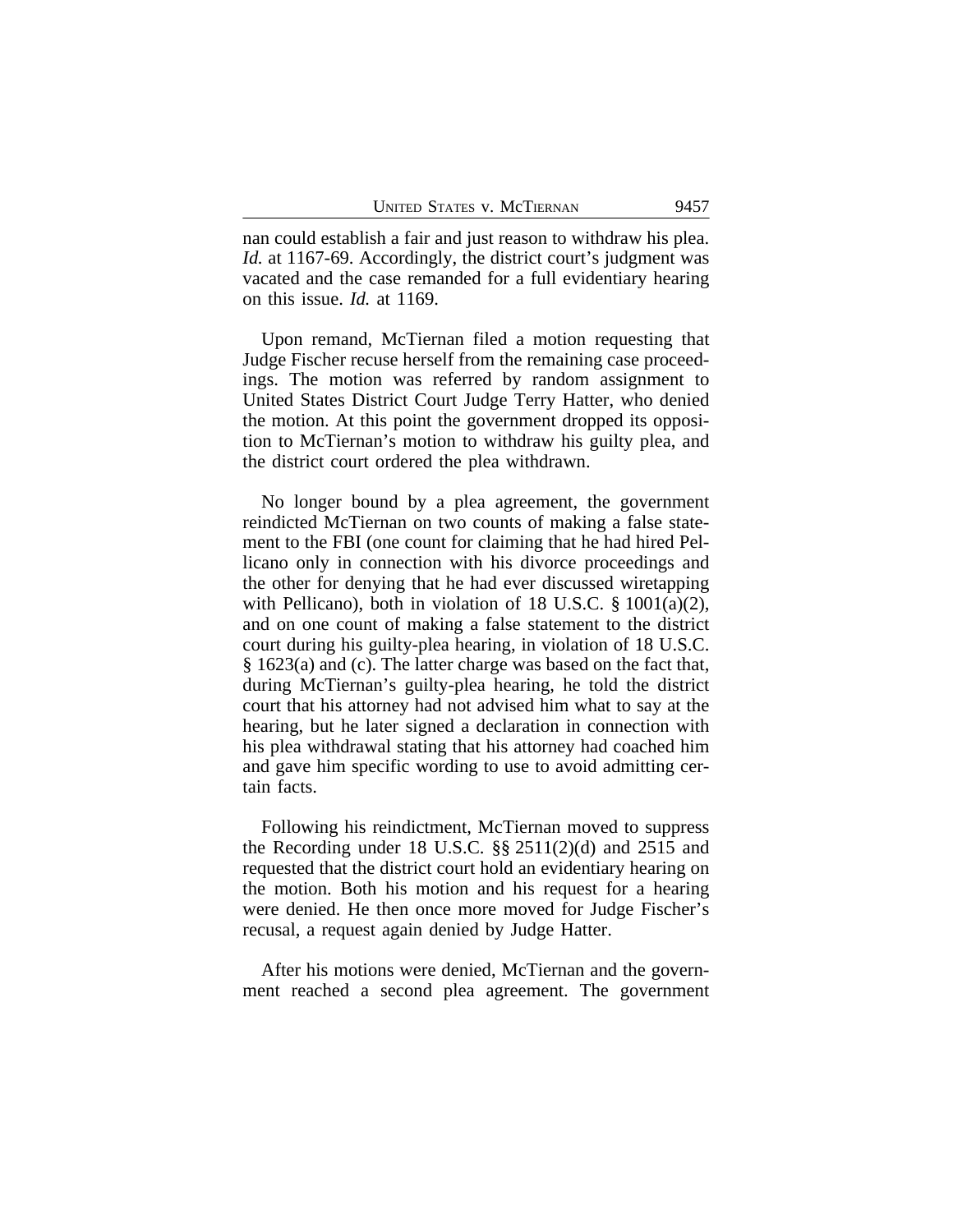promised to seek a sentence of no more than 12 months' imprisonment in exchange for McTiernan entering a conditional guilty plea that reserved his right under Rule  $11(a)(1)(2)$  of the Federal Rules of Criminal Procedure to appeal the adverse rulings of the district court. This second plea agreement was accepted by the district court, after which McTiernan was sentenced to a below-the-Guidelines term of 12 months in prison, a total fine of \$100,000, and 3 years of supervised release. This timely appeal followed.

#### **II. ANALYSIS**

#### **A. Suppression of the recorded telephone conversation**

McTiernan's primary argument is that the district court erred in denying his motion to suppress the Recording. When a district court denies a motion to suppress, we review de novo its conclusions as to questions of law and mixed questions of law and fact. *United States v. Caseres*, 533 F.3d 1064, 1067 (9th Cir. 2008). Any factual findings made by the district court in ruling on the motion are reviewed under the clear-error standard. *Id.*

**[1]** Under 18 U.S.C. § 2515, "[w]henever any wire or oral communication has been intercepted, no part of the contents of such communication and no evidence derived therefrom may be received in evidence in any trial . . . if the disclosure of that information would be in violation of" 18 U.S.C. §§ 2510 through 2522. McTiernan contends that the Recording should have been suppressed pursuant to § 2515 because Pellicano made the Recording in violation 18 U.S.C. § 2511(2)(d), which prohibits anyone from intercepting an oral communication "for the purpose of committing any criminal or tortious act." Unlike the Fourth Amendment, § 2515 excludes "evidence obtained by entirely private misconduct. The limitation on use turns on improper interception . . . regardless of whether the interception was governmental or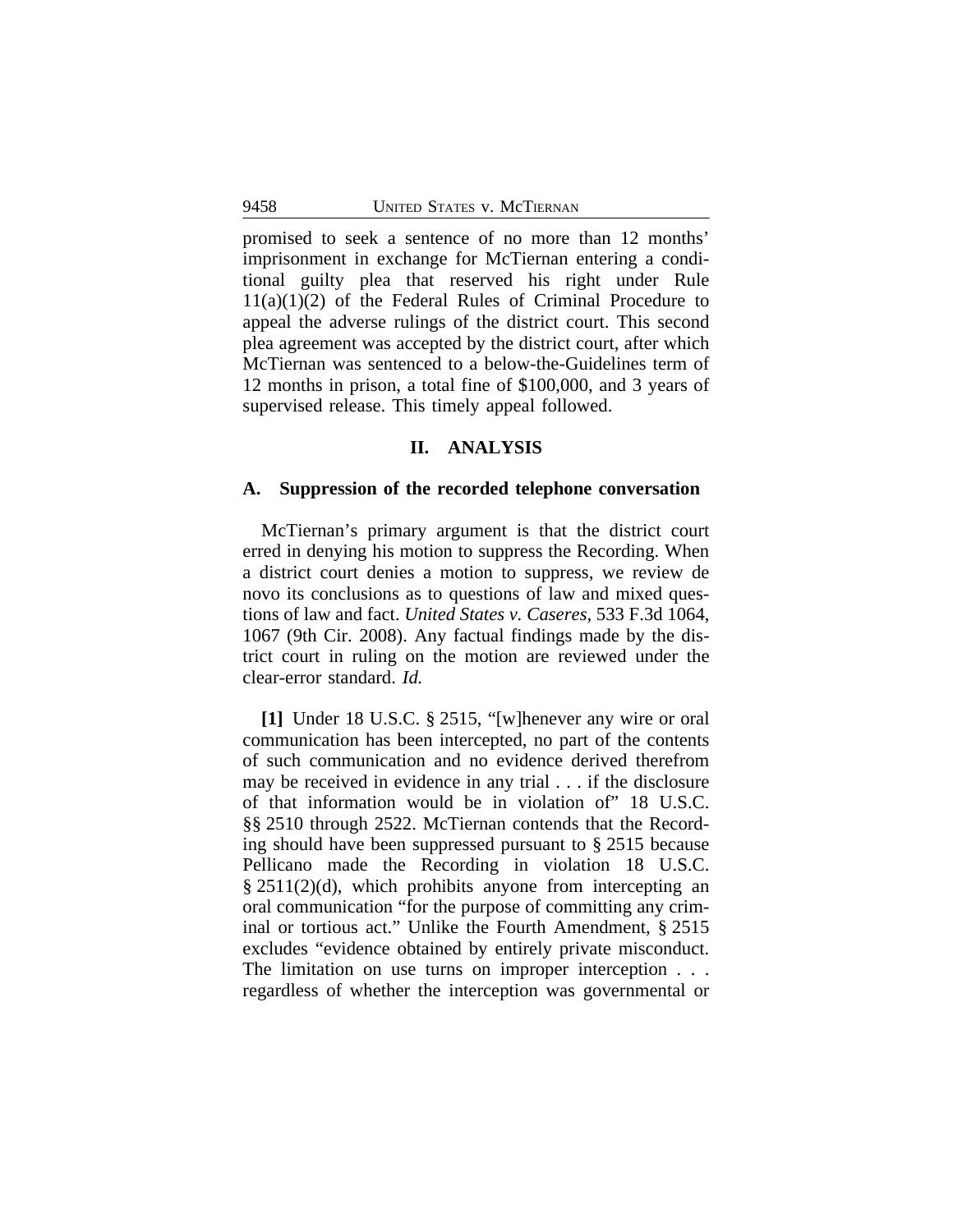private." *Chandler v. U.S. Army*, 125 F.3d 1296, 1298 (9th Cir. 1997) (citation omitted).

**[2]** To merit suppression under §§ 2511(2)(d) and 2515, a defendant must prove by a preponderance of the evidence that the recording at issue was made for an unlawful purpose. *United States v. Zarnes*, 33 F.3d 1454, 1469 (7th Cir. 1994). The Ninth Circuit has not previously ruled on a defendant's evidentiary burden under these circumstances, but every other circuit to consider the issue has reached the same conclusion as the Seventh Circuit. *See United States v. Cassiere*, 4 F.3d 1006, 1021 (1st Cir. 1993) (holding that the burden was on the defendant to prove by a preponderance of the evidence that the recording at issue was made for criminal or tortious purposes); *United States v. Dale*, 991 F.2d 819, 841 (D.C. Cir. 1993) (per curiam) (same); *Traficant v. Comm'r of IRS*, 884 F.2d 258, 266 (6th Cir. 1989) (same); *United States v. Truglio*, 731 F.2d 1123, 1131 (4th Cir. 1984) (same), *overruled on other grounds by United States v. Burgos*, 94 F.3d 849 (4th Cir. 1996) (en banc); *United States v. Ruppel*, 666 F.2d 261, 271 (5th Cir. Unit A 1982) (same); *United States v. Phillips*, 540 F.2d 319, 327 (8th Cir. 1976) (same). We see no reason why the Ninth Circuit should deviate from this consensus, and thus hold that the burden was on McTiernan to prove by a preponderance of the evidence that the Recording at issue was made for a criminal or tortious purpose.

McTiernan asserts that he proved by a preponderance of the evidence that the Recording was made "for the purpose of committing a[ ] criminal or tortious act" because he presented evidence that Pellicano made the Recording as part of a recordkeeping process in support of Pellicano's "far-reaching criminal enterprise." As his principal evidence of Pellicano's purpose, McTiernan cited the opening statement that Pellicano made (in the third person) while representing himself at his own trial:

Mr. Pellicano, during the course of his endeavors and work, would have a minimum of 50 phone calls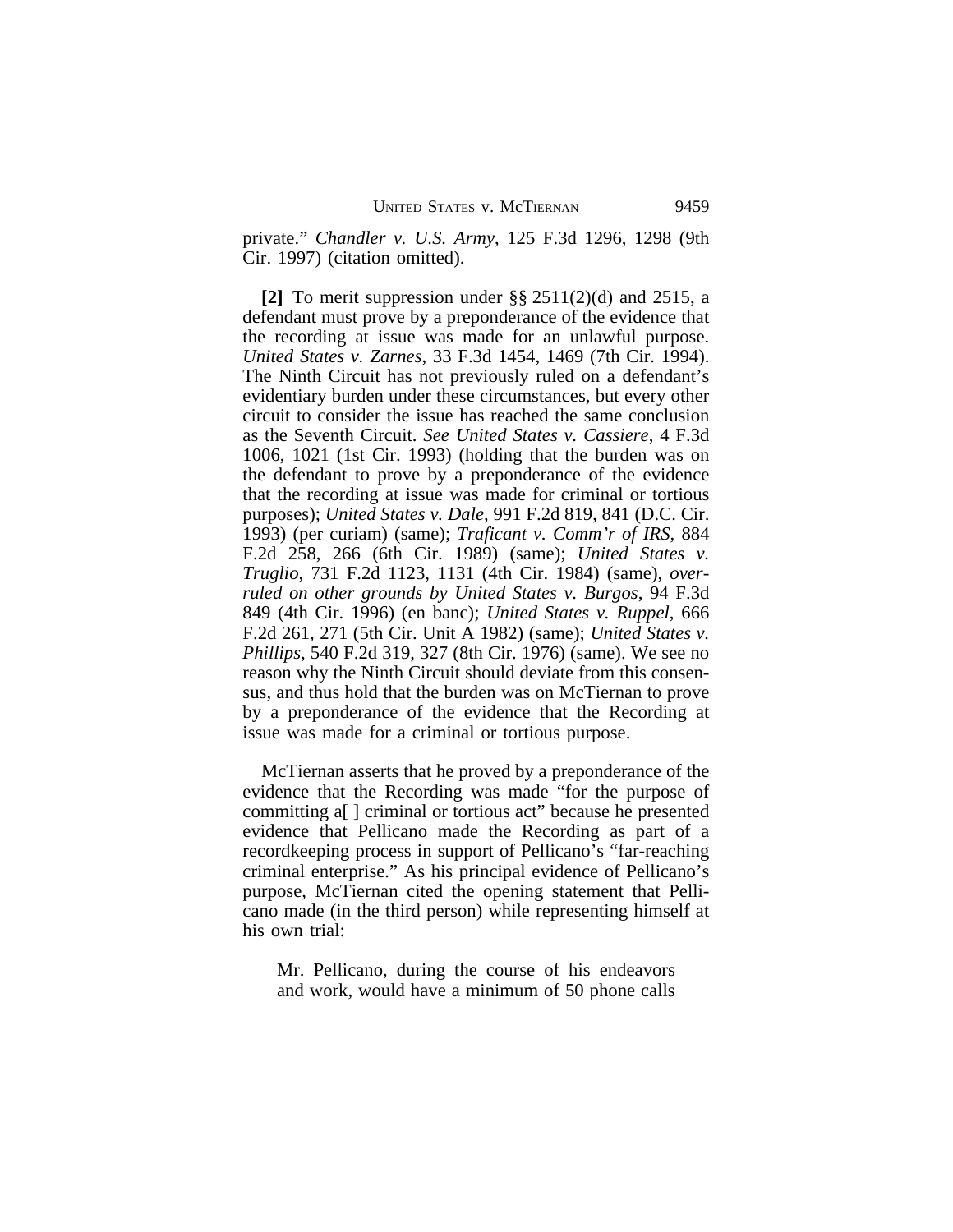a day. And during that—during those phone calls there would be calls from people that he was investigating, from clients and other individuals that he needed to keep constant contact with.

Now, he decided to record those conversations for —you know, for his inventory; for safekeeping; for, in effect, to remind himself of what he needed to do and what a client professed a need to have, and thought, well, the best way to do that is . . . to record those conversations in an encrypted fashion so that no one else but Mr. Pellicano could listen to those recordings ever.

Pellicano was subsequently convicted on 78 separate counts relating to his widespread illegal wiretapping activities. The specific charges involved identity theft, wire fraud, bribery, and unauthorized access of protected computer databases.

McTiernan argues that the Recording was "for the purpose of committing a[ ] criminal or tortious act" because it served as a reminder of the illegal acts that Pellicano intended to commit. The government responds by contending that Pellicano's opening statement is not credible evidence and is therefore insufficient to prove Pellicano's purpose in making the Recording. Although the district court acknowledged the "questionable" evidentiary value of the opening statement, it assumed for the purposes of its ruling that McTiernan had demonstrated that the Recording was made as a part of Pellicano's effort to create a digital "to do" list of criminal tasks. The court nonetheless determined that such a purpose was not criminal or tortious, explaining:

There is some evidence that Pellicano kept the phone recordings of his conversations to remind himself of "things he needed to do." However, even assuming that the "things he needed to do" were criminal or tortious in some way, the Court rejects the proposi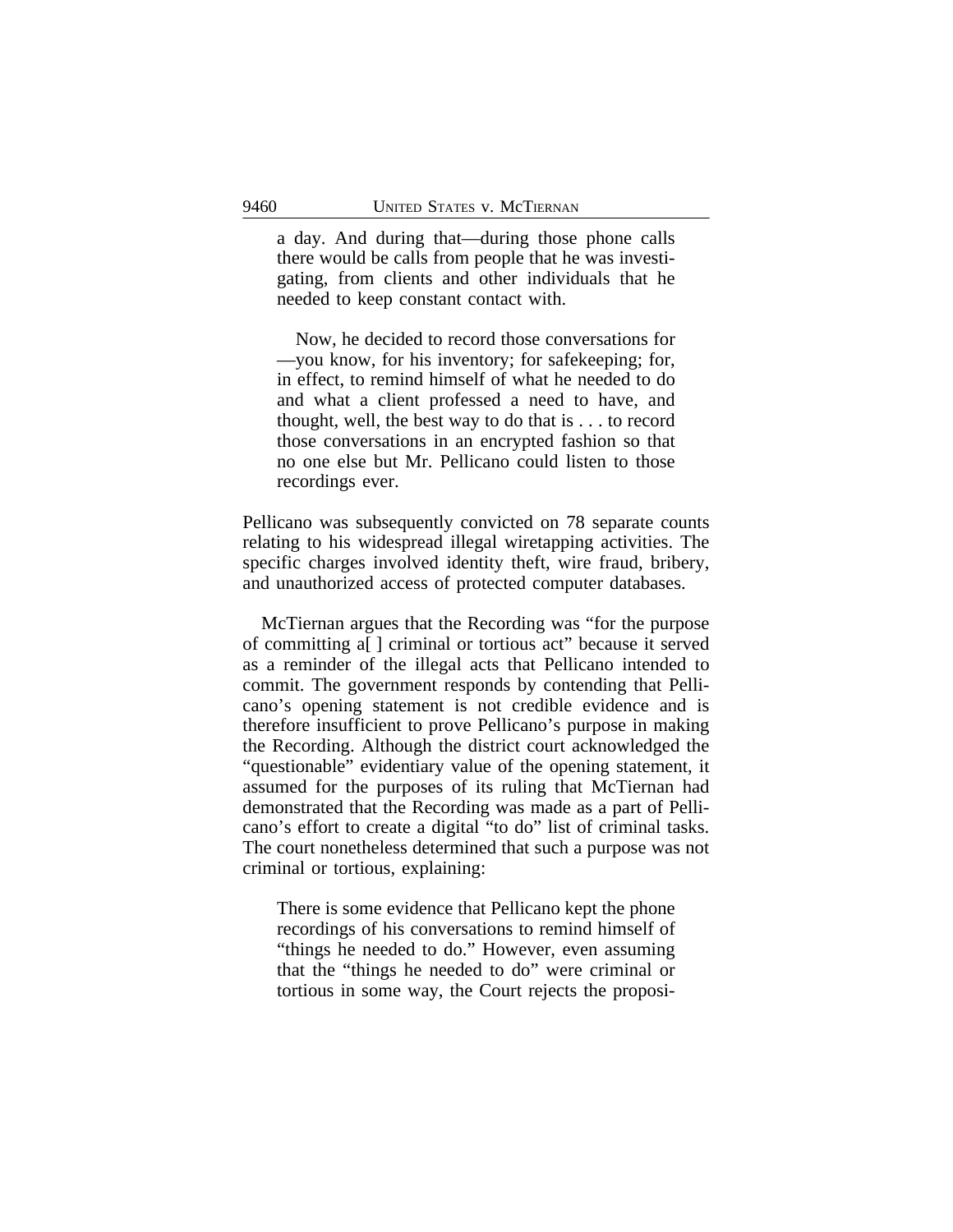tion that this alone demonstrates that the recordings were made for the purpose of committing a criminal act. [McTiernan's] definition of "for the purpose of committing a criminal or tortious act" would include virtually any recording related to a criminal act made by one of the criminal participants because such a recording could always be construed as "recordkeeping" under [McTiernan's] excessively broad definition. There is no evidence that the Recording was to be used for a criminal or tortious act independent of the very criminal acts described in the Recording itself. Shielding defendants from their own selfmade evidence of their crimes cannot be what Congress intended in enacting § 2515.

(Citation and footnotes omitted.)

We find the district court's analysis persuasive. Like the district court, we need not determine whether the opening statement is sufficient evidence of Pellicano's purpose in recording his conversation with McTiernan because even if the Recording was a "to do" list of criminal activities as McTiernan asserts, it was not made "for the purpose of committing any criminal or tortious act."

**[3]** The Ninth Circuit has never previously addressed this specific issue, but we have held that "the focus [of the inquiry] is not upon whether the interception itself violated another law; it is upon whether the *purpose* for the interception—its intended use—was criminal or tortious." *Sussman v. Am. Broad. Cos.*, 186 F.3d 1200, 1202 (9th Cir. 1999) (internal quotation marks omitted) (emphasis in original). For  $\S 2511(2)(d)$  to apply, the recording must have been "done for the purpose of facilitating some further impropriety, such as blackmail." *Id.*

**[4]** In a civil action involving a claim of invasion of privacy under § 2511, we have also held that, in enacting § 2511,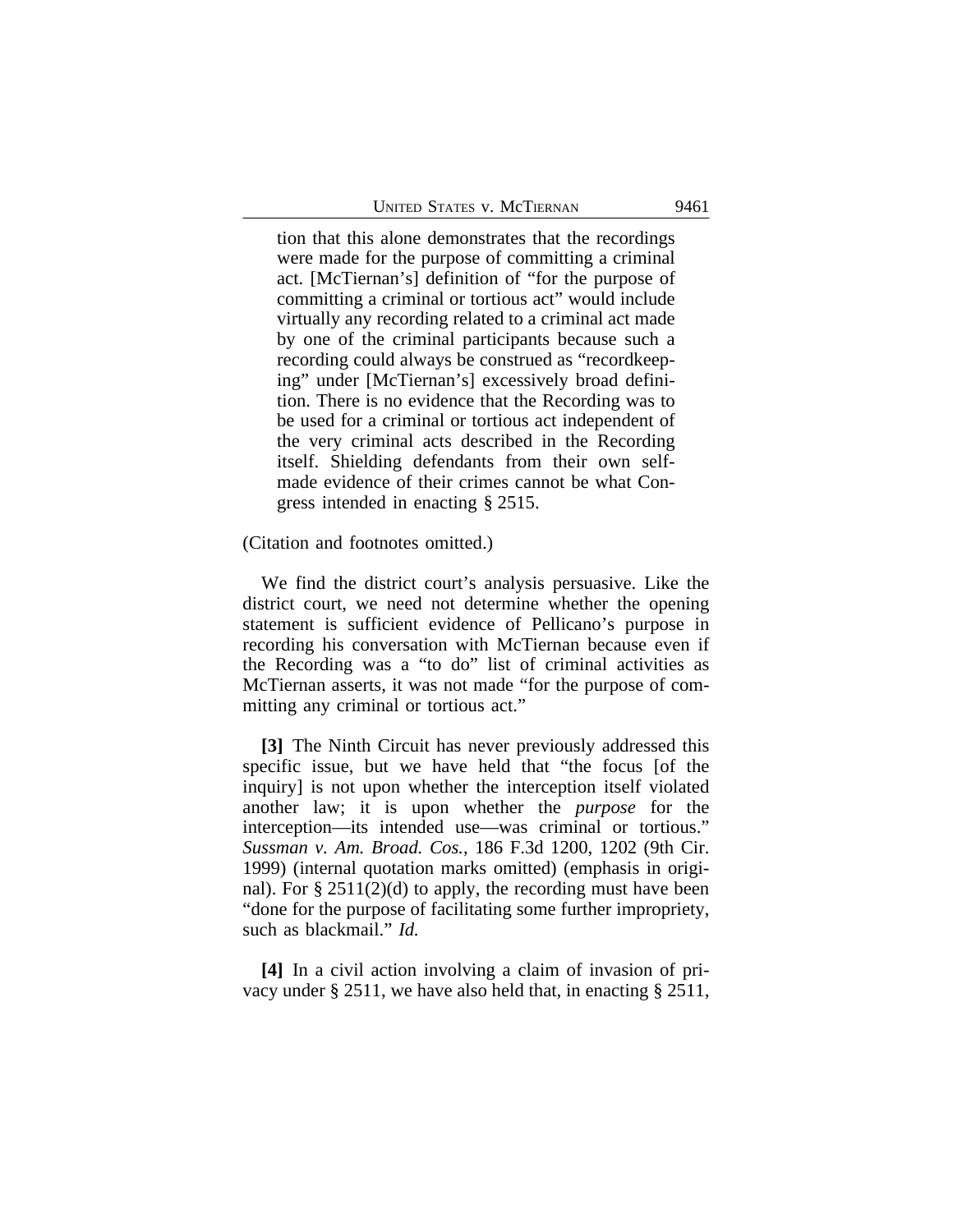"Congress . . . intended to permit one party to record [a] conversation with another when the recorder is acting 'out of a legitimate desire to protect himself.' " *Moore v. Telfon Commc'ns Corp.*, 589 F.2d 959, 966 (9th Cir. 1978) (quoting 114 Cong. Rec. 14694 (May 23, 1968)). Many other circuits have echoed the reasoning set out in *Moore*. *See United States v. Cassiere*, 4 F.3d 1006, 1021 (1st Cir. 1993) (holding that the recording of a telephone conversation between coconspirators in which they discussed details of their wire-fraud scheme was not made for a criminal or tortious purpose when it was made to prevent future misrepresentations of the conversation); *United States v. Dale*, 991 F.2d 819, 840-42 (D.C. Cir. 1993) (affirming the district court's denial of a motion to suppress under § 2515 where one coconspirator recorded a conversation with his coconspirators to prevent later accusations that he had a leadership role in the conspiracy); *United States v. Underhill*, 813 F.2d 105, 110 (6th Cir. 1987) ("Generally, when the purpose of an interception is to make or preserve an accurate record of a conversation in order to prevent future distortions by a participant, the interception is legal."); *By-Prod Corp. v. Armen-Berry Co.*, 668 F.2d 956, 959-60 (7th Cir. 1982) (concluding that there was no violation of § 2511(2)(d) when the recording was intended to be used as evidence of an illegal conspiracy); *United States v. Ruppel*, 666 F.2d 261, 271 (5th Cir. Unit A 1982) (affirming the district court's denial of a motion to suppress under § 2515 where the participant recorded the conversation to enhance his plea-bargaining position); *United States v. Phillips*, 564 F.2d 32, 34 (8th Cir. 1977) (same as *Cassiere*).

**[5]** Unlike the recordings in *Moore* and the related cases cited above, Pellicano's Recording was not made to protect himself. But Pellicano's purpose of having a "to do" list was perhaps even more innocuous. The fact that Pellicano was recording a conversation in which an illegal enterprise was discussed is not determinative under  $\S 2511(2)(d)$  because *Sussman* requires that we look to the purpose and not to the subject matter of the recording. *See* 186 F.3d at 1202. In other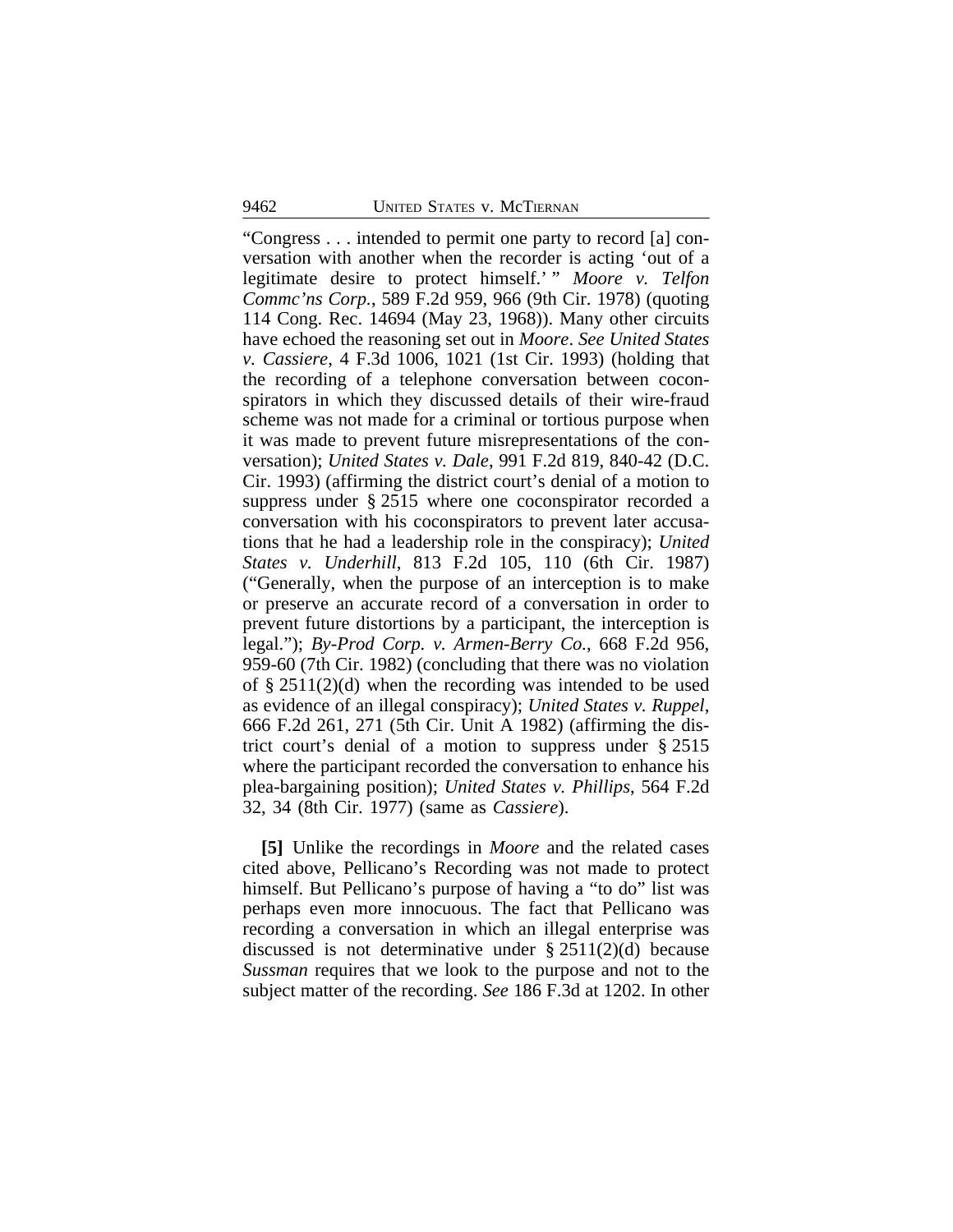words, the purpose of recording a conversation to create a reminder list (even a list of illegal acts that are agreed to be done) is not a criminal or tortious purpose. Such a recording is not essential to the actual execution of an illegal wiretap, unlike a recording of a conversation made for the purpose of blackmailing another person, which directly facilitates the criminal conduct of blackmail. In sum, recording a conversation for the purpose of creating a reminder list is not an integral part of the execution of an illegal wiretap and thus is not made "for the purpose of committing any criminal or tortious act."

McTiernan, however, cites two district court cases, *United States v. Lam*, 271 F. Supp. 2d 1182 (N.D. Cal. 2003), and *United States v. Vest*, 639 F. Supp. 899 (D. Mass. 1986), *aff'd*, 813 F.2d 477 (1st Cir. 1987), to support the opposite conclusion—that Pellicano's recording was done for the purpose of committing criminal or tortious acts. But both cases are distinguishable.

The recordings in *Lam* were made by an illegal gambling operation to serve as proof of telephone bets that the defendant had placed. Although the district court in *Lam* suppressed the recordings under §§ 2511(2)(d) and 2515, the question of whether the recordings at issue were made for the purpose of committing criminal or tortious acts never arose because the government conceded their illegal purpose. 271 F. Supp. 2d at 1184. And the district court did not explain the basis for this concession. We therefore find *Lam* unpersuasive on the point at issue.

*Vest* is also distinguishable from the present case. Defendant George Vest, a police officer, was the middleman in a bribery conspiracy involving Jesse James Waters and police officer Frank Tarantino. Waters had shot Tarantino and was consequently indicted for assault with the intent to commit murder, among other charges. Not wanting to go to prison, Waters promised to make a series of cash payments totaling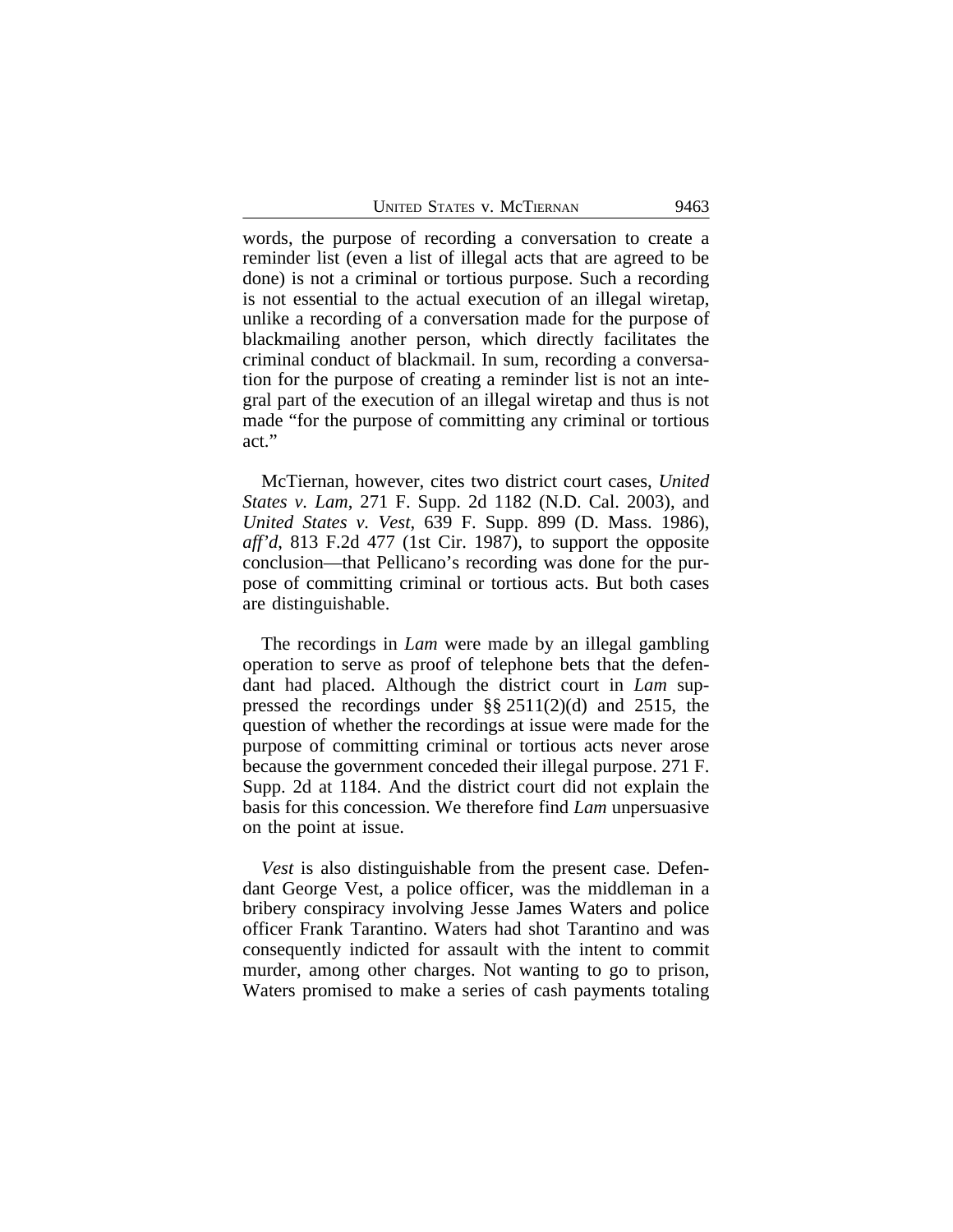\$300,000 to Tarantino in exchange for Tarantino "fixing" Waters's trial so that Waters would not be sentenced to a term of imprisonment. Vest agreed to physically transfer the payments from Waters to Tarantino. But Vest lied when called before a grand jury, denying that he knew anything about the bribery scheme.

Unbeknownst to Vest, Waters had tape recorded their conversation when he brought Vest the first payment because "he wanted to have . . . proof [of the exchange], in case Tarantino denied receiving the money." *Vest*, 639 F. Supp. at 906. After Waters received a prison sentence despite Tarantino's promises, Waters had several acquaintances tell Vest that "the tape would be turned over to the federal authorities if the agreement with Tarantino was not carried out." *Id.*

Vest moved to suppress the tape at his subsequent perjury trial on the ground that Waters made the recording "for the purpose of a[] criminal or tortious act" under  $\S 2511(2)(d)$ . The district court granted Vest's motion, finding that Waters's intent in making the tape was "to force Tarantino to fulfill his end of the bargain," thereby advancing their criminal conspiracy. *Id.* at 907.

**[6]** This finding of intent is the key distinction between *Vest* and the present case. Waters made his tape recording so that he could later extort Tarantino, whereas Pellicano made the Recording simply to remind himself of what he had agreed to do. Unlike recordkeeping, blackmail in and of itself is a criminal act, which explains why the court in *Vest* suppressed the recording. Because there is no assertion that Pellicano had any similar criminal intent in making the Recording here, we conclude that the district court did not err in denying McTiernan's motion to suppress.

## **B. Evidentiary hearing**

McTiernan alternatively argues that even if we do not reverse the district court's denial of his motion to suppress,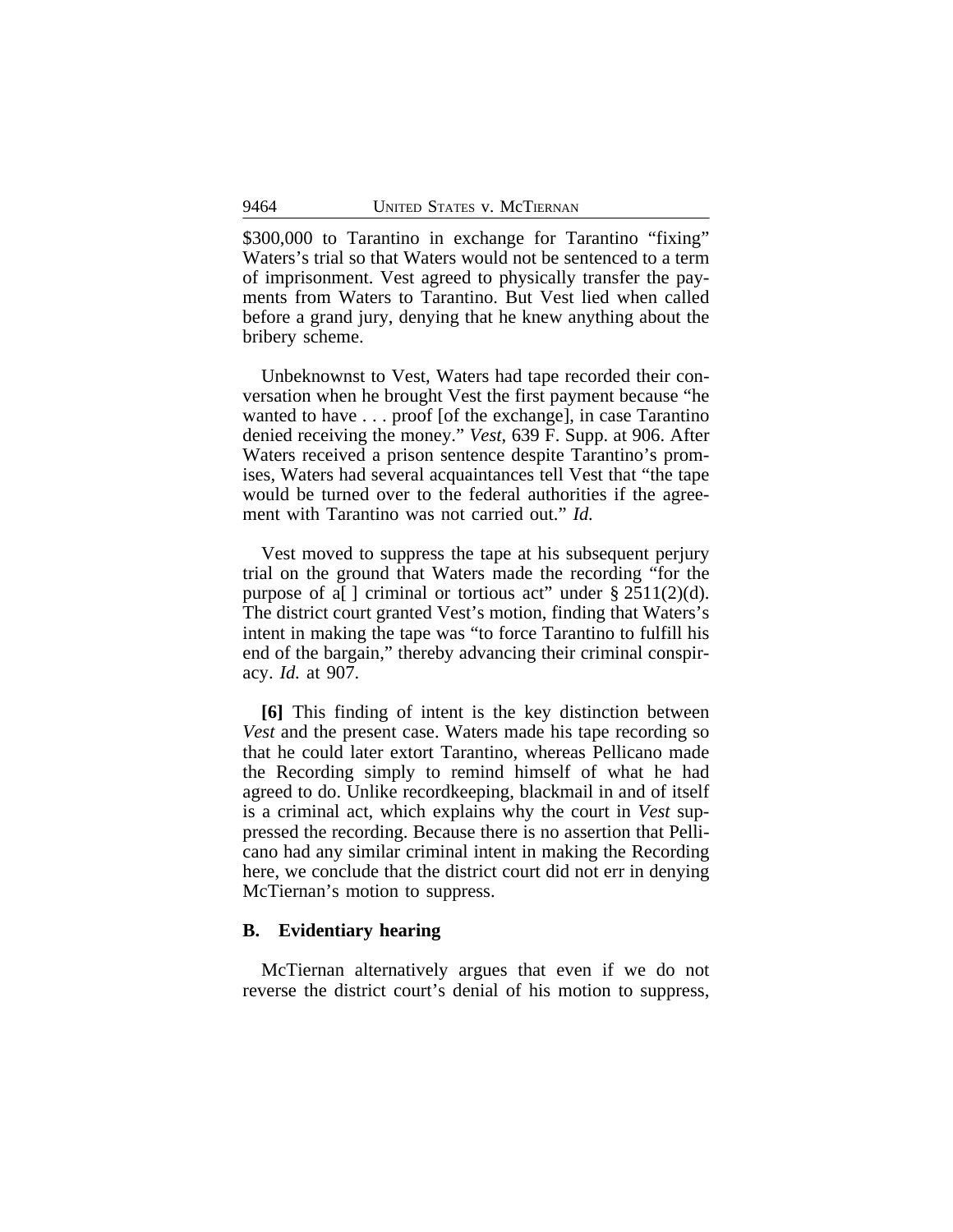we should remand for an evidentiary hearing on the issue. A district court's decision not to conduct an evidentiary hearing on a motion to suppress is reviewed under the abuse-ofdiscretion standard. *United States v. Quoc Viet Hoang*, 486 F.3d 1156, 1163 (9th Cir. 2007).

**[7]** "An evidentiary hearing on a motion to suppress need be held only when the moving papers allege facts with sufficient definiteness, clarity, and specificity to enable the trial court to conclude that contested issues of fact exist." *Id.* (internal quotation marks omitted). If an evidentiary hearing were held in this case, McTiernan asserts that he would call witnesses to demonstrate that Pellicano made the Recording for the purpose of having something to remind himself of the criminal acts he intended to commit. The district court, however, assumed for the purposes of its ruling that McTiernan had proven that recordkeeping was indeed Pellicano's purpose in making the Recording, and we do the same. An evidentiary hearing on this point is thus unnecessary. The district court therefore did not abuse its discretion in declining to hold an evidentiary hearing.

#### **C. Recusal of Judge Fischer**

The final issue that McTiernan raises on appeal is whether Judge Hatter erred in denying McTiernan's two motions for Judge Fischer's recusal under 28 U.S.C. § 144 and § 455(a). McTiernan argues that recusal was warranted because Judge Fischer (1) made a series of hostile comments about him during court proceedings, and (2) repeatedly denied motions to suppress Pellicano's recordings under 18 U.S.C. §§ 2511(2)(d) and 2515 that were brought by McTiernan in his own proceeding and by another defendant in a related action before her. Rulings on motions for recusal are reviewed under the abuse-of-discretion standard. *United States v. Wilkerson*, 208 F.3d 794, 797 (9th Cir. 2000).

**[8]** "The substantive standard for recusal under 28 U.S.C. § 144 and 28 U.S.C. § 455 is the same: Whether a reasonable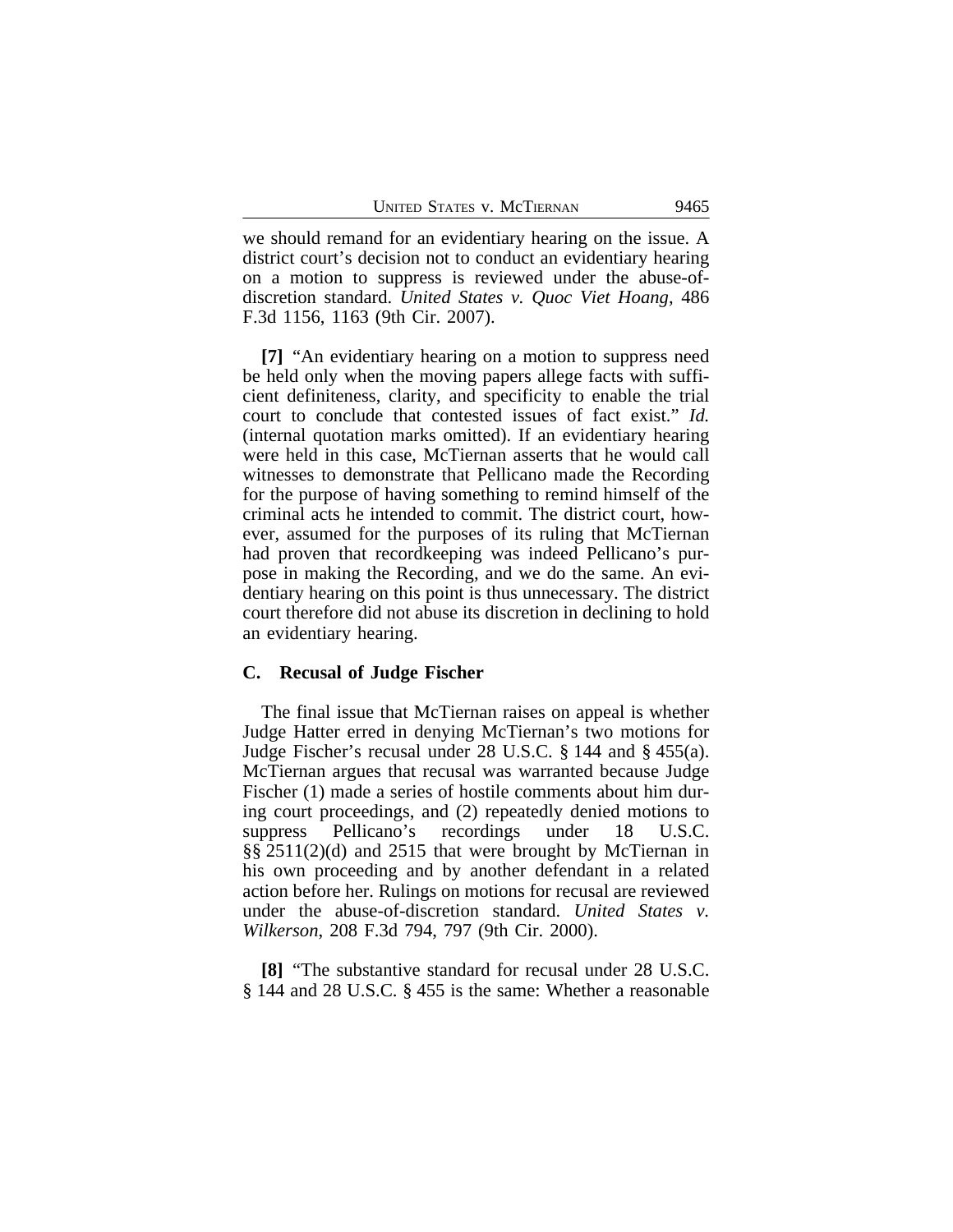person with knowledge of all the facts would conclude that the judge's impartiality might reasonably be questioned." *United States v. Hernandez*, 109 F.3d 1450, 1453 (9th Cir. 1997) (per curiam) (brackets and internal quotation marks omitted). Importantly, "[p]arties cannot attack a judge's impartiality on the basis of information and beliefs acquired while acting in his or her judicial capacity." *United States v. Frias-Ramirez*, 670 F.2d 849, 853 n.6 (9th Cir. 1982). As the Supreme Court has explained,

opinions formed by the judge on the basis of facts introduced or events occurring in the course of the current proceedings, or of prior proceedings, do not constitute a basis for a bias or partiality motion unless they display a deep-seated favoritism or antagonism that would make fair judgment impossible. Thus, judicial remarks during the course of a trial that are critical or disapproving of, or even hostile to, counsel, the parties, or their cases, ordinarily do not support a bias or partiality challenge.

*Liteky v. United States*, 510 U.S. 540, 555 (1994); *accord Wilkerson*, 208 F.3d at 799 ("To disqualify a judge, the alleged bias must constitute animus more active and deeprooted than an attitude of disapproval toward certain persons because of their known conduct." (internal quotation marks omitted)).

McTiernan first argues that Judge Fischer should have been disqualified from his case because of "hostile" comments that she made about him in various proceedings and orders. He points to the following comments made by Judge Fischer in her September 25, 2007 order that denied McTiernan's motion to withdraw his guilty plea:

McTiernan is clearly willing to lie whenever it suits his purpose, whether or not he has been advised of the ramifications of doing so.  $\ldots$  [A]nd he is either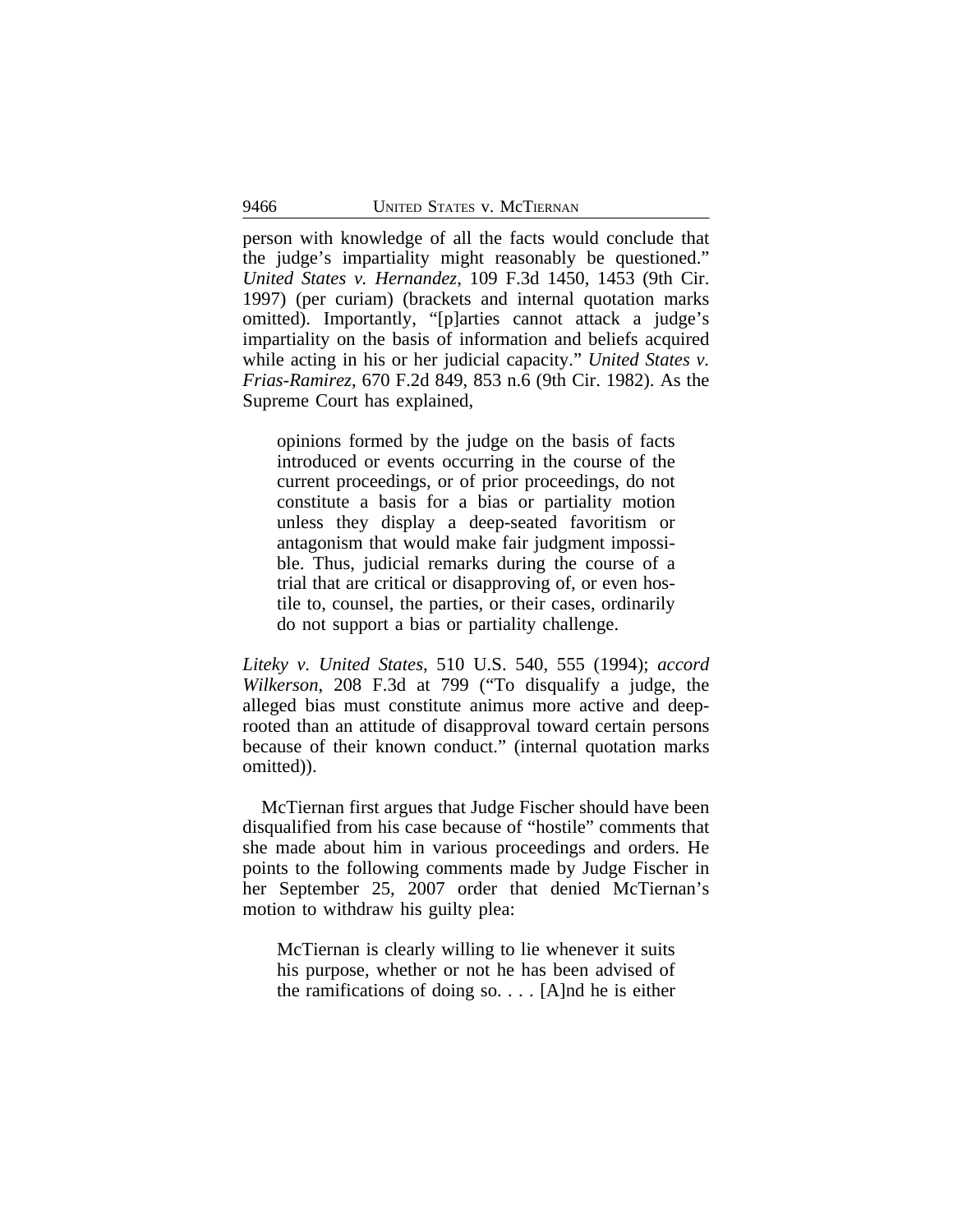lying to this Court now or he lied when signing the plea agreement and entering his plea in open court. . . . These statements are patently absurd on several levels. . . . Bluntly stated, the Court finds McTiernan's allegations to be false. . . . McTiernan's alleged . . . reasons for seeking withdrawal lack credibility.

Then, in an order issued on October 2, 2007, Judge Fischer reiterated that "Mr. McTiernan [had] lied in his declaration" supporting the motion for withdrawal of his guilty plea and had "breached his promise to be truthful with the Court."

**[9]** These statements, however, do not demonstrate that Judge Fischer had a deep-seated animus toward McTiernan, but only that she acquired "an attitude of disapproval" toward him because of his known conduct—specifically, his lies to federal officers. He did, after all, later plead guilty to two charges of lying to the FBI and to one charge of lying to the court.

"[E]xpressions of impatience, dissatisfaction, annoyance, and even anger, that are within the bounds of what imperfect men and women, even after having been confirmed as federal judges, sometimes display," do not establish bias or partiality. *Liteky*, 510 U.S. at 555-56. The judge who has become "exceedingly ill disposed towards the defendant . . . . is not thereby recusable for bias or prejudice, since [her] knowledge and the opinion it produced were properly and necessarily acquired in the course of the proceedings." *Id.* at 550-51.

**[10]** Furthermore, Judge Fischer's comments about McTiernan at his sentencing hearings had absolutely no negative effect on his ultimate sentence. He was given a term of 12 months' imprisonment, a below-the-Guidelines sentence that was exactly what he expected under the terms of his second plea agreement, even though Judge Fischer had the discretion to give him more time. Judge Fischer also exercised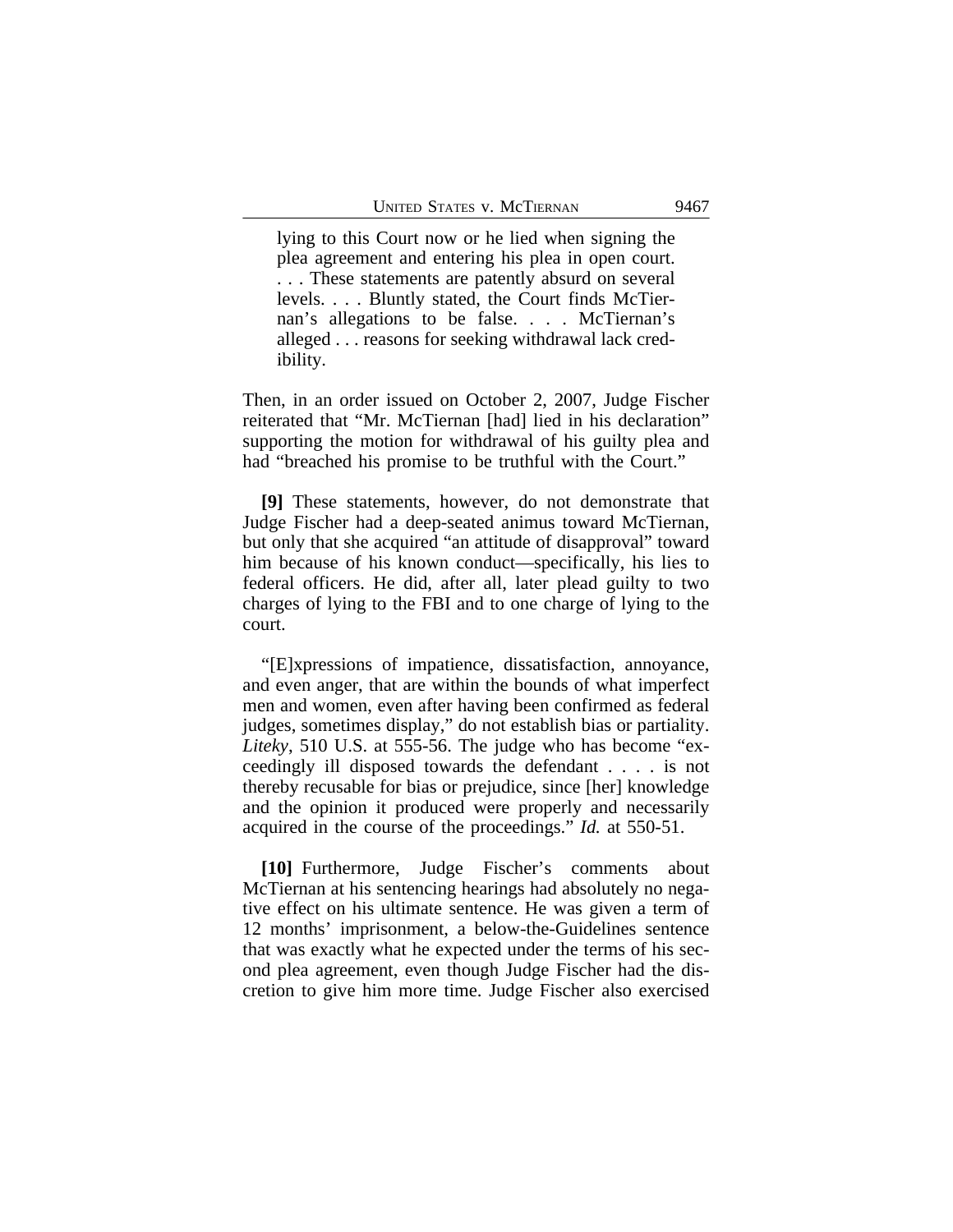her discretion to allow McTiernan to remain free on bail pending appeal, which again negates his claim that she harbored a deep-seated animus toward him. Moreover, "the judge's conduct during the proceedings should not, except in the 'rarest of circumstances' form the sole basis for recusal under § 455(a)." *United States v. Holland*, 519 F.3d 909, 914 (9th Cir. 2008) (footnote omitted) (quoting *Liteky*, 510 U.S. at 555). Judge Fischer's statements in her orders or at the sentencing hearings, therefore, do not warrant her recusal.

McTiernan alternatively argues that Judge Fischer's "prejudgment" of the suppression issue required her recusal. In support of this claim, he highlights her previous rulings in the related criminal action against Terry Christensen. Christensen, who had been tried as Pellicano's coconspirator, had moved to suppress recordings that Pellicano had made of their telephone conversations, but Judge Fischer had denied Christensen's motion to suppress.

**[11]** The problem with McTiernan's argument is that a "judge's prior adverse ruling is not sufficient cause for recusal." *Taylor v. Regents of Univ. of Cal.*, 993 F.2d 710, 712 (9th Cir. 1993) (per curiam) (internal quotation marks omitted); *cf. United States v. Monaco*, 852 F.2d 1143, 1147 (9th Cir. 1988) ("[K]nowledge obtained from judicial proceedings involving a codefendant does not require recusal."). Judge Fischer's prior decision in Christensen's case is therefore not evidence of any unwarranted bias or prejudice.

McTiernan nevertheless contends that Judge Fischer's remark in her September 25, 2007 order denying his motion to withdraw his guilty plea—that McTiernan's and Christensen's purported basis for suppressing Pellicano's recordings "doesn't even come close" to warranting an evidentiary hearing for a motion to suppress—demonstrates that she had prejudged the issue. This court subsequently vacated that order in *United States v. McTiernan*, 546 F.3d 1160 (9th Cir. 2008), and directed Judge Fischer to hold an evidentiary hearing on